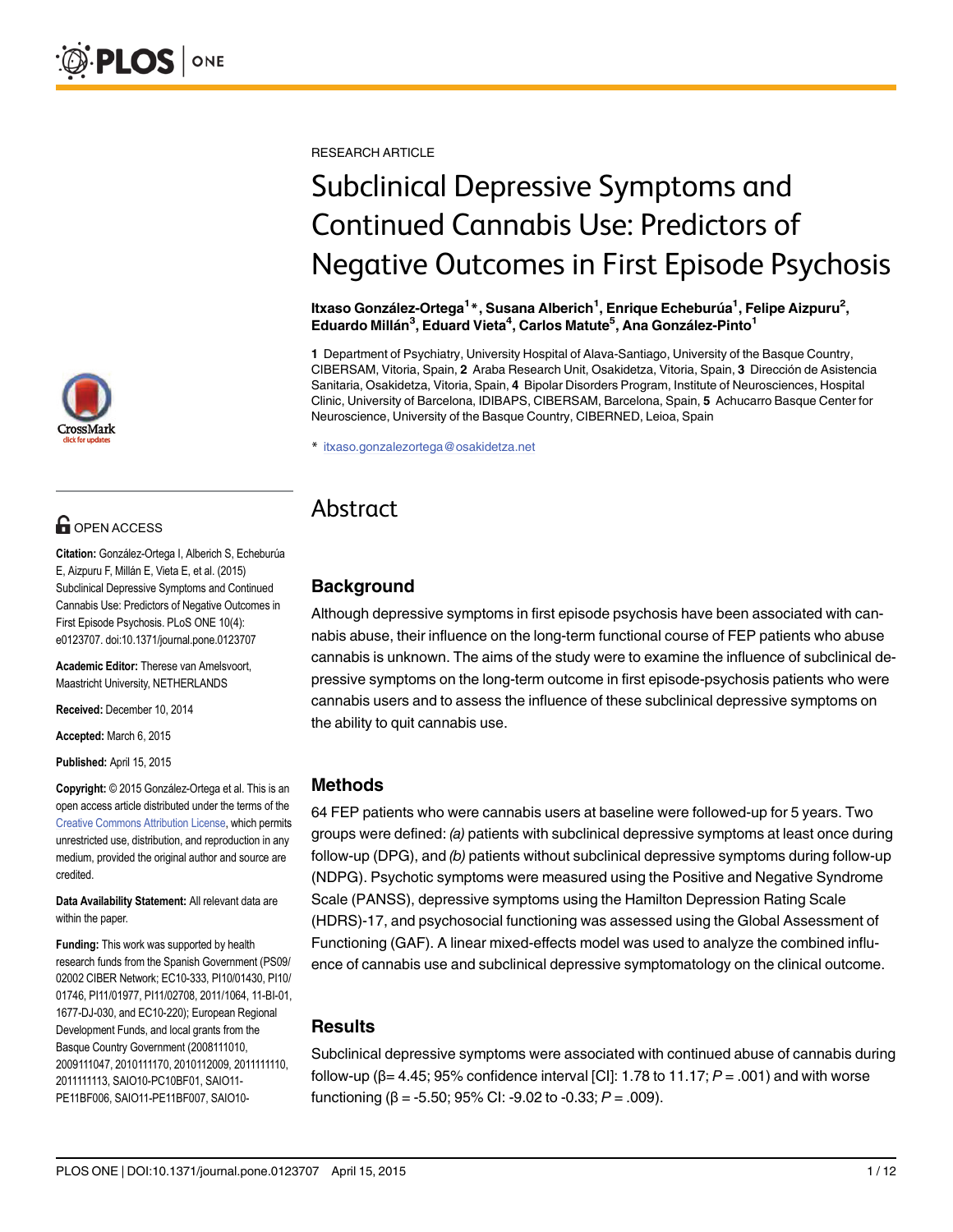<span id="page-1-0"></span>

PR10BF01, GIC 10/80, and KRONIK 11/010); the Basque Foundation for Health Innovation and Research (BIOEF; BIO09/EM/010); the Spanish Clinical Research Network (CAIBER; 1392-D-079) and the University of the Basque Country (GIC10/80, US10/08, and EHU08/54). The psychiatric research department in University Hospital of Alava-Santiago is supported by the Stanley Research Foundation (03-RC-003). These institutions had no further role in the study design, data collection, analysis or interpretation, writing of the report, or in the decision to submit the paper for publication.

Competing Interests: The authors have declared that no competing interests exist.

#### **Conclusions**

Subclinical depressive symptoms and continued cannabis abuse during follow-up could be predictors of negative outcomes in FEP patients.

#### Introduction

Substance use disorders are commonly associated with other comorbid psychiatric disorders [\[1](#page-8-0)], [[2](#page-8-0)]. Specifically, cannabis use has been associated with mental health problems [\[3\]](#page-8-0), [\[4\]](#page-8-0), [\[5](#page-8-0)], increased risk of psychosis  $[5]$  $[5]$ ,  $[6]$  $[6]$ ,  $[7]$  $[7]$ ,  $[8]$  $[8]$  and earlier onset of psychosis  $[9]$  $[9]$  $[9]$ , $[10]$ , $[11]$ . Once psychosis has begun, continued cannabis use has been associated with poorer functional outcomes  $[12]$  $[12]$  $[12]$ , $[13]$  $[13]$ , $[14]$ . Recent intervention studies aimed at reducing cannabis use and improving the prognosis of patients with recent-onset psychosis have been unsuccessful with low rates of effectiveness [\[15\]](#page-9-0), [\[16\]](#page-9-0). Consequently, researchers have focused on identifying factors that mediate continued use of cannabis and some studies indicate that depressive symptoms may be a relevant factor  $[17], [18], [19]$  $[17], [18], [19]$  $[17], [18], [19]$  $[17], [18], [19]$  $[17], [18], [19]$  $[17], [18], [19]$ .

Depressive symptoms of all levels of severity are common in patients with first-episode psychosis (FEP) [[20](#page-9-0)], [\[21](#page-9-0)], [\[22\]](#page-9-0), [\[23\]](#page-9-0), [\[24\]](#page-9-0), irrespective of whether they are cannabis abusers or not [\[16\]](#page-9-0), [[19\]](#page-9-0). Studies examining depressive symptoms in FEP patients (with and without cannabis abuse) have found that those with depressive symptoms have poorer outcomes with more suicidal thinking, more negative symptoms and worse functionality during follow-up [\[23](#page-9-0)], [\[24\]](#page-9-0). In a recent systematic review, anxiety and depression in FEP patients were related to the severity of psychotic symptoms and to worse clinical outcomes [[19](#page-9-0)].

The evidence for an association between cannabis abuse and the type or number of depressive symptoms is conflicting. According to the self-medication hypothesis, subclinical depressive symptoms can cause social difficulties and psychological distress that may be relieved by cannabis abuse, [\[25](#page-9-0)]. Some studies have found an association between cannabis abuse and the presence of fewer or less severe depressive symptoms [[26](#page-10-0)], [[27](#page-10-0)], suggesting that cannabis use may alleviate some of these symptoms. Other studies, however, have observed an increase in negative [[28](#page-10-0)] or depressive [\[17](#page-9-0)], [\[29\]](#page-10-0) symptoms when  $\Delta$ 9-tetrahydrocannabinol (THC), the main psychoactive constituent of cannabis, is administered to patients with schizophrenia. Therefore, it remains unclear whether cannabis abuse relieves or induces depression-related symptoms. In a previous longitudinal study, FEP patients who stopped using cannabis had improved functioning and a significant reduction in negative symptoms in the long-term, whereas continued cannabis use was associated with poorer long-term outcomes [\[14](#page-9-0)]. From a neurobiological perspective, it is well known that THC acts on the cannabinoid system in the brain, which plays a role in emotional regulation [[30](#page-10-0)]. However, the relationship between cannabis use and depressive symptoms is complex. Recent findings suggest the effect of cannabis use on depressive symptoms might be moderated by genetic factors, specifically the short allele of the serotonin transporter gene-linked polymorphic region (5-HTTLPR) genotype; i.e., cannabis use increases the risk for a worsening of depressive symptoms in individuals with this genetic vulnerability [[30](#page-10-0)].

Thus, there is a strong evidence for the negative impact of prolonged cannabis use on longterm clinical and functional outcomes in FEP patients  $[13]$  $[13]$ ,  $[14]$ ,  $[31]$ . However, little is known about the influence of depressive symptoms on the long-term functioning of FEP patients with cannabis abuse, or the effect of depressive symptoms on the ability of patients to stop cannabis consumption  $[17]$  $[17]$  $[17]$ ,  $[18]$ ,  $[19]$ . Specifically, subclinical depression (i.e., a level of depressive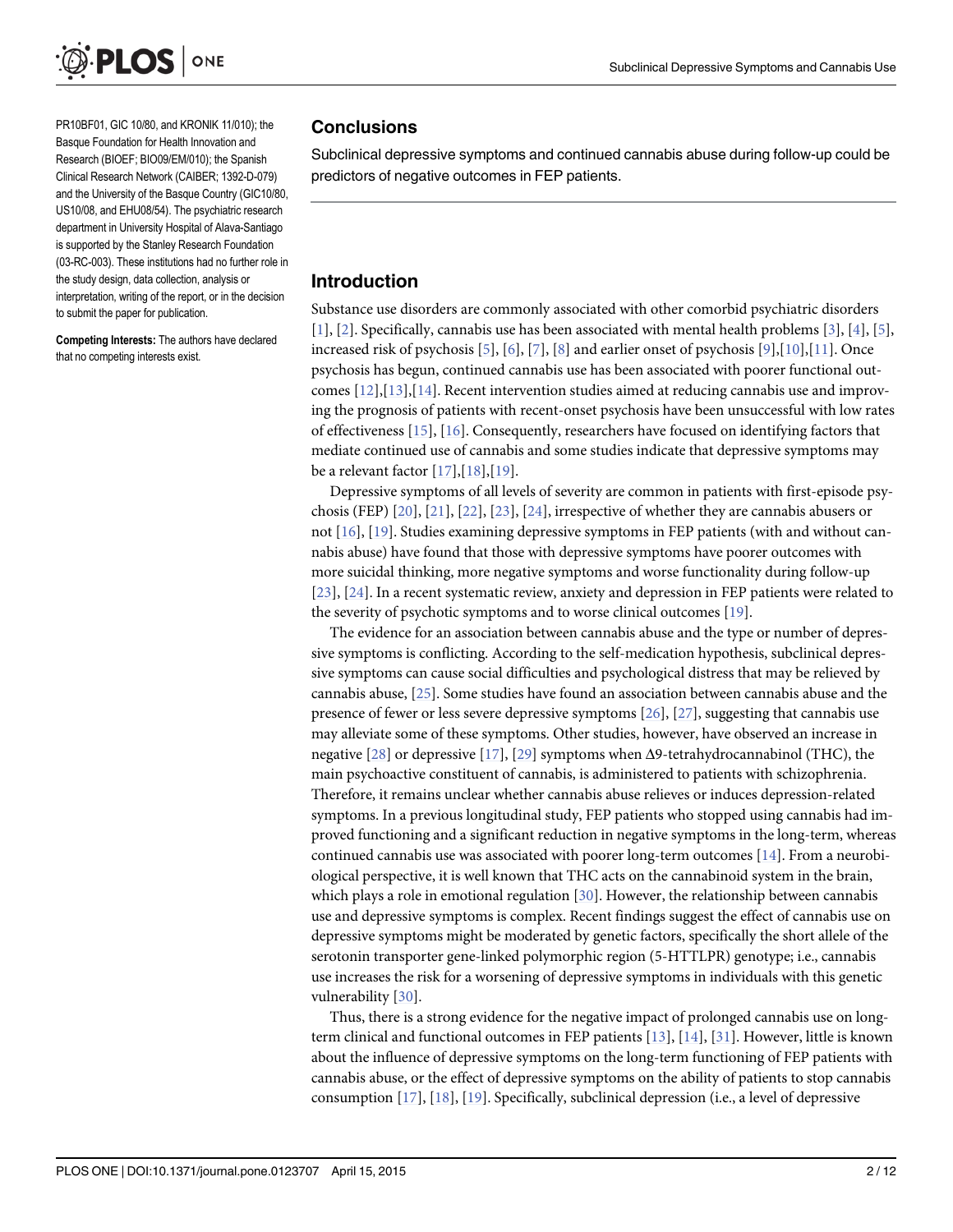<span id="page-2-0"></span>symptoms that are below the threshold for a diagnosis of clinical depression), which is more common in these patients during follow-up, has not been studied.

The aims of this study were to examine the influence of subclinical depressive symptoms on long-term functional and clinical outcomes, and on the ability of patients to stop using cannabis. We hypothesized that patients with FEP who use cannabis and have persistent subclinical depressive symptoms during follow-up would have poorer functional and clinical outcomes, as well as a worse course for their addictive disorder, compared with patients without depressive symptoms during follow-up.

#### Material and Methods

#### **Subjects**

The study was conducted on patients who were cannabis users admitted for the first time with a first psychotic episode to Alava University Hospital of Alava-Santiago between 2003 and 2007. A first psychotic episode was defined according to the revised fourth edition of the Diagnostic and Statistical Manual of Mental Disorders (DSM-IV-TR) [[32](#page-10-0)]. Cannabis use/abuse/ dependence was defined according to DSM-IV-TR criteria and the scores of the European adaptation of the fifth version of the Addiction Severity Index (Europ-ASI) [[33\]](#page-10-0) (Table 1), and from information obtained from urine drug analyses. The FEP patients included in the study were aged 16–45 years and met the DSM-IV-TR diagnostic criteria for one of the following disorders: schizophreniform disorder; schizoaffective disorder; schizophrenia; delusional disorder; brief psychotic disorder; atypical psychosis; bipolar I/II disorder. Patients with major depression, substance-induced psychotic disorders, mental retardation or organic brain disorders were excluded from the study.

#### **Procedure**

Patients were assessed clinically by trained psychologists or psychiatrists at baseline and at 1, 3, and 5 years of follow-up. The baseline assessment was conducted during the hospitalization for the first episode psychotic. Urine drug screens were performed at the follow-up assessments and a positive result confirmed that cannabis or other substances were being used. The study was approved by the Ethics Committee (Institutional Research Board) of University Hospital of Alava-Santiago. All participating patients were enrolled after providing written informed consent. In case of patients not capacitated to consent or minor patients, a legally authorized representative consented on the behalf of participants.

#### Table 1. Severity of Cannabis Use.

| Severity of<br>consumption | DSM-IV-TR <sup>a</sup> criteria for abuse or dependence                                                                           | Europ-ASI <sup>b</sup><br>scores |
|----------------------------|-----------------------------------------------------------------------------------------------------------------------------------|----------------------------------|
| Dependence                 | Meet minimal or more DSM-IV criteria for cannabis dependence                                                                      | $8 - 9$                          |
| Abuse                      | Meet $>1$ criteria for cannabis abuse                                                                                             | $4 - 7$                          |
| Use                        | Abuse criteria but do not meet temporal criteria (at least 12 mo) or<br>use 12 mo but not fulfilling any criteria of DSM-IV abuse | $2 - 3$                          |
| No use                     | No significant symptoms                                                                                                           | $0 - 1$                          |

<sup>a</sup> Fourth edition of the Diagnostic and Statistical Manual of Mental Disorders, revised edition (DSM-IV-TR).<sup>23</sup> <sup>b</sup>European Addiction Severity Index (Europ-ASI).<sup>25</sup>

doi:10.1371/journal.pone.0123707.t001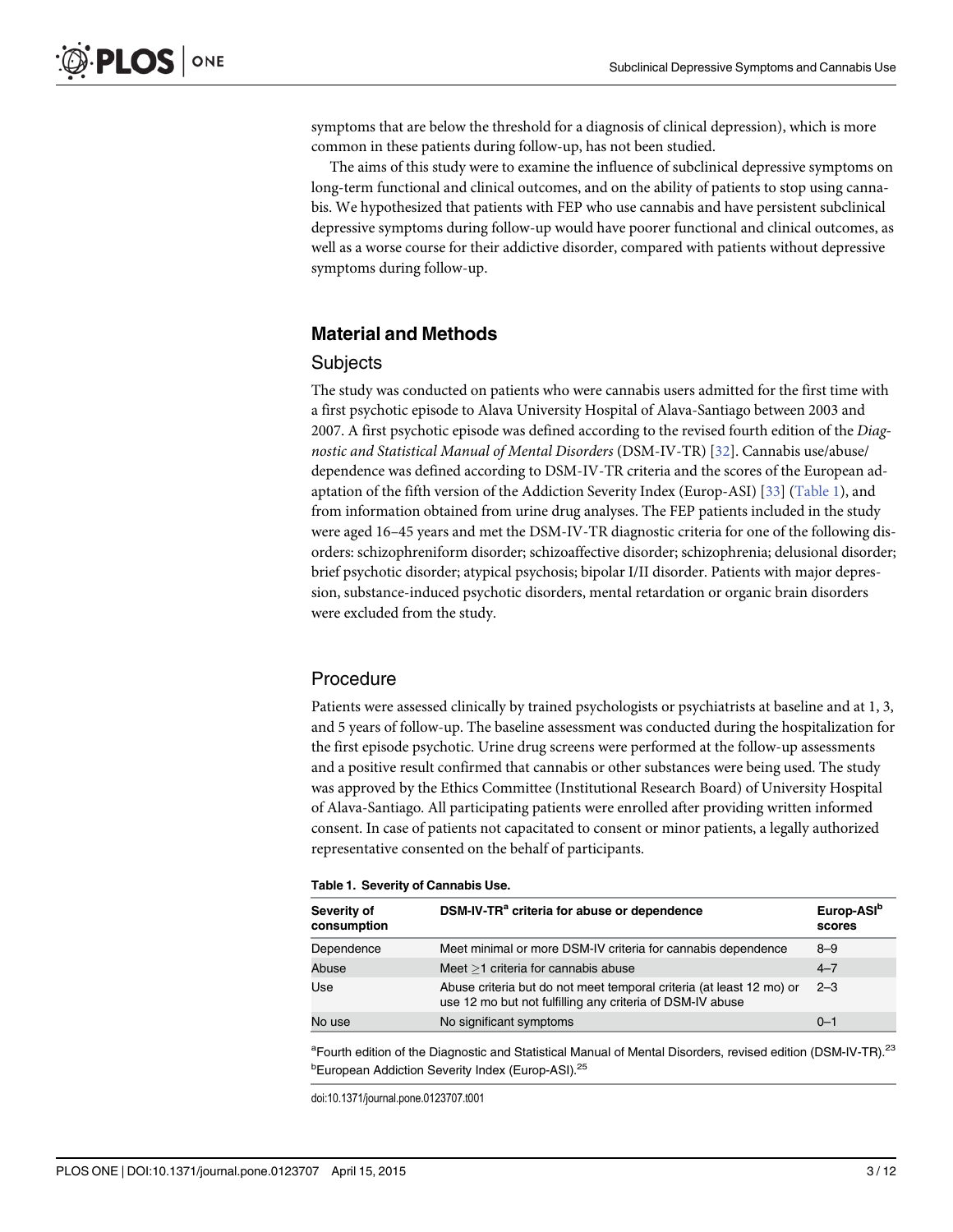#### <span id="page-3-0"></span>**Assessments**

The DSM-IV-TR axis I diagnosis was made using the Structured Clinical Interview for DSM-IV-TR (SCID-I) [[34\]](#page-10-0). Psychotic symptoms were measured using the Positive and Negative Syndrome Scale (PANSS) [[35](#page-10-0)], [[36\]](#page-10-0), depressive symptoms were measured using the Hamilton Depression Rating Scale (HDRS-17) [[37](#page-10-0)], [[38](#page-10-0)], and psychosocial functioning was assessed using the Global Assessment of Functioning (GAF) [[39](#page-10-0)], [[40](#page-10-0)]. The clinical interview was carried out independently by two experienced clinicians to ensure the reliability of diagnoses. The data on inter-rater reliability obtained were satisfactory for SCID-I diagnoses  $(\kappa = 0.86)$  and for the scales used: PANSS  $(\kappa = 0.78)$ ; HDRS-17  $(\kappa = 0.79)$ ; GAF  $(\kappa = 0.93)$  and Europ-ASI ( $\kappa = 0.90$ ).

Severity of cannabis use was determined according to the DSM-IV-TR criteria for abuse or dependence and the 9-point scale of the Europ-ASI [[33\]](#page-10-0), [[41](#page-10-0)] and patients were categorized as: no use, use, abuse and dependence as shown in [Table 1.](#page-2-0)

For determining the influence of subclinical depressive symptoms on clinical outcomes and their potential relationship to quitting cannabis use during follow-up, patients were classified into 2 groups according to the presence of subclinical depressive symptoms during follow-up: (1) patients with subclinical depressive symptoms at least once during follow-up (DPG); and (2) patients without subclinical depressive symptoms during follow-up (NDPG). Subclinical depressive symptoms (i.e., depressive symptoms below the threshold for a diagnosis of clinical depression) were defined as present when the HDRS-17 score was greater than or equal to 8 (score range is 0–54), [[42](#page-10-0)], [[43](#page-10-0)].

#### Data Analysis

Analyses were carried out using the Statistical Package for the Social Sciences (SPSS) version 21.0 for Windows and R 2.5.1 [\[44\]](#page-10-0). Descriptive summary statistics (means, standard deviations [SD], frequencies, percentages) were used to describe the sociodemographic and baseline clinical characteristics of the total patient sample and by the presence/absence of subclinical depressive symptoms during follow-up. Differences at baseline between the two depressive symptom groups (DPG and NDPG) were performed using the  $\chi^2$  test or Fisher test for categorical variables, and the Student t-test or Mann-Whitney U test for continuous variables, depending on whether normality and size assumptions held. The variables with significant differences between groups were used as covariates in the subsequent analyses, after checking the collinearity.

A linear mixed-effects model was used to analyze the combined influence of cannabis use and subclinical depressive symptomatology on the clinical outcome of patients. The dependent variable was the GAF score. Cannabis use and depressive symptoms (HDRS-17 score  $>8$ ) were included as fixed-effects and patient was included as a random effect in the model. Assessments at 1, 3 and 5 years after the first episode of psychosis were accounted for in the analysis. The maximum likelihood test was used to assess goodness of fit. Analysis of variance (ANOVA) was used to assess inclusion in the final model of the depression and cannabis use interaction term. Results are expressed as β coefficients with 95% confidence intervals (CI) and P values.

Logistic regression models were used to analyze the association between the subclinical depressive symptoms during follow-up (present or absent) and clinical outcomes at 5 years. Data are presented as odds ratios (OR) with 95% CIs and P values. Differences between groups (DPG and NDPG) in the severity of the other substance consumption (alcohol, tobacco, etc) were analyzed using Fisher exact tests.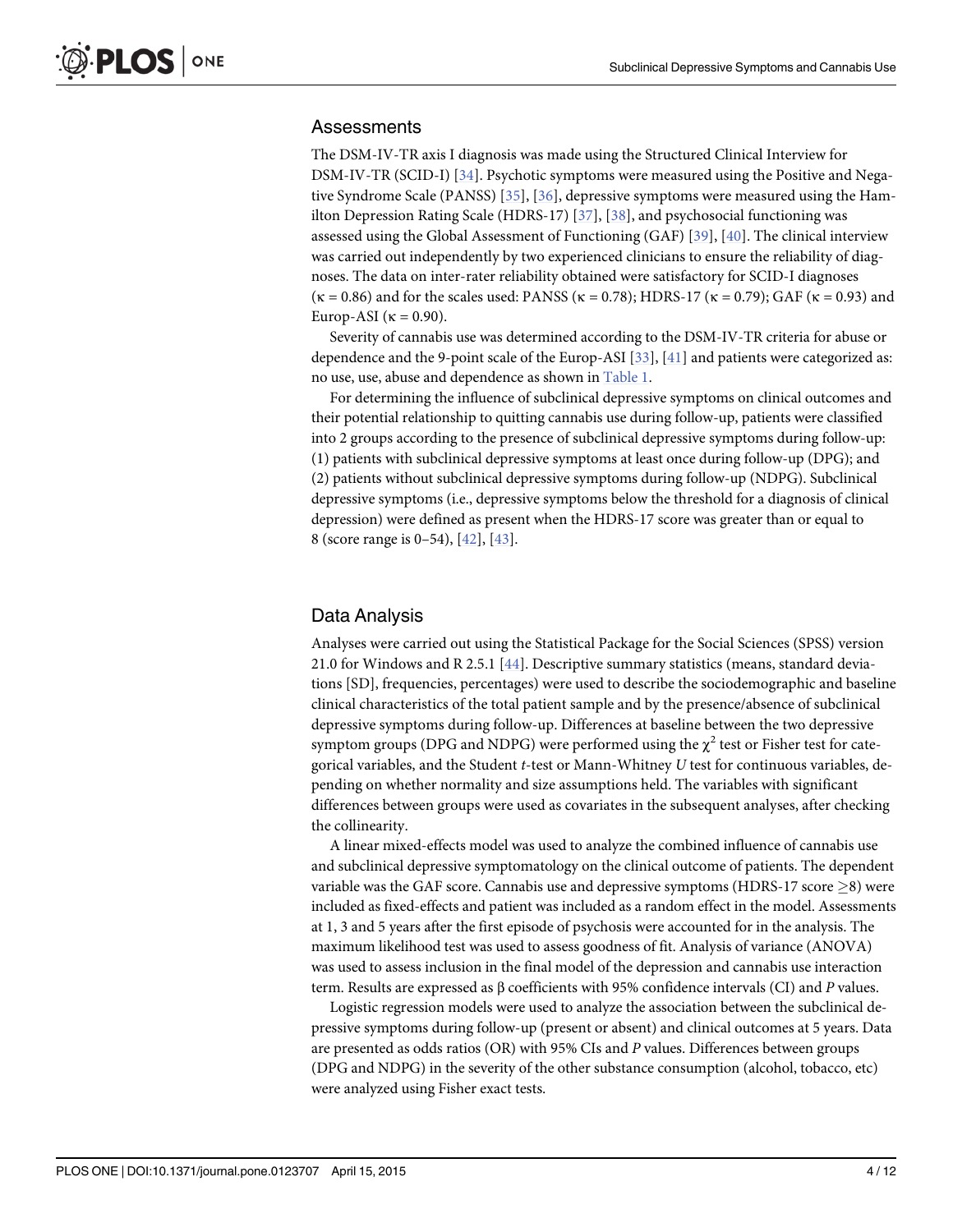## <span id="page-4-0"></span>**Results**

#### Baseline Characteristics of the Sample

At baseline, 74 patients met the inclusion criteria and were enrolled in the study. However, 6 patients dropped out of the study during follow-up and a further 4 patients were excluded from the analysis because they had a diagnosis of major depression during follow-up. Thus, the total sample analyzed was 64 FEP patients with cannabis use who were followed-up for 5 years. At baseline, 17 (26.6%) patients had bipolar disorder, 16 (25%) had schizophrenia, and 31 (48.4%) had other psychotic disorders (13 patients had brief psychotic disorder and 18 patients had psychotic disorder not otherwise specified). The sociodemographic and baseline clinical characteristics of the 10 patients excluded from the analysis did not differ from those of the patients included the analysis.

Of the 64 patients in the total sample, 36 (56.3%) were in the DPG group and 28 (43.8%) were in the NDPG. [Table 2](#page-5-0) summarizes the sociodemographic and baseline clinical characteristics of the total sample and of the two groups by presence/absence of subclinical depressive symptoms during follow-up (DPG, NDPG). These two groups did not differ, except for socioeconomic status and level of education (Fisher,  $P < 0.05$ ); DPG patients had a lower socioeconomic status and lower level of education. The mean HDRS-17 score did not differ between the DPG and NDPG groups. The severity of cannabis use did not differ significantly between groups (Fisher,  $P = .054$ ). In the DPG group, 8.3% of patients met the criteria for cannabis use and 91.7% for cannabis abuse. In the NDPG group, 10.7% of patients met the criteria for cannabis use, 75% for abuse, and 14.3% for dependence. There were not significant differences between groups in alcohol, tobacco and other substances (cocaine, amphetamine, and heroine).

#### Follow-up Results

Association between Severity of Cannabis Use, Depressive Symptoms and Functioning. The results of the fixed-effects model showed that the presence of subclinical depressive symptoms during follow-up (HDRS-17 score  $\geq$  8) was associated with continued cannabis abuse (4–7 points on the Europ-ASI scale) during follow-up ( $β = 4.45$ ; 95% CI: 1.78 to 11.17;  $P = .001$ ) and with worse functioning during follow-up (β = -5.50; 95% CI: -9.02 to -0.33;  $P = .009$ ) (1, 3 and 5 years). In addition, cannabis abuse during follow-up was associated with a lower score on the GAF scale (i.e. poorer functioning), compared with no use of cannabis during follow-up ( $\beta$  = -4.71; 95% CI: -9.04 to -0.31; P = .038), whereas cannabis use during follow-up (2–3 points on the Europ-ASI scale) was not significantly associated with functioning  $(\beta = -2.03; 95\% \text{ CI: } -11.40 \text{ to } 7.34; P = .669)$ . The effects of depressive symptoms and cannabis use were independent because the interaction term for these two variables showed no significant influence on the GAF score ( $P = .863$ ).

Other Outcomes at Follow-up. The clinical status of patients at each of the follow-up evaluations is provided in [Table 3.](#page-6-0) Logistic regression analyses of the association between depressive symptoms and clinical symptomatology at 5-years follow-up showed that the presence of subclinical depressive symptoms during follow-up (DPG) was associated with more PANSS positive symptoms (OR = 1.20; 95% CI: 1.07 to 1.36;  $P = .004$ ), PANSS negative symptoms  $(OR = 1.13; 95\% \text{ CI: } 1.05 \text{ to } 1.23; P = .003)$ , and PANSS general symptoms  $(OR = 1.21; 95\% \text{ CI: } 1.05 \text{ to } 1.23; P = .003)$ 1.10 to 1.33;  $P < 0.01$  at year 5 than the absence of subclinical depressive symptoms during follow-up (NDPG). DPG was also associated with poorer psychosocial functioning ( $OR = 0.92$ ; 95% CI: 0.88 to 0.96;  $P < 0.01$ ) compared with NDPG. In addition, the clinical course was worse for patients in the DPG group; they had more than twice the probability of having hospitalizations (OR = 2.07; 95% CI: 1.29 to 3.30;  $P = .002$ ) and episodes of psychosis (OR = 2.55;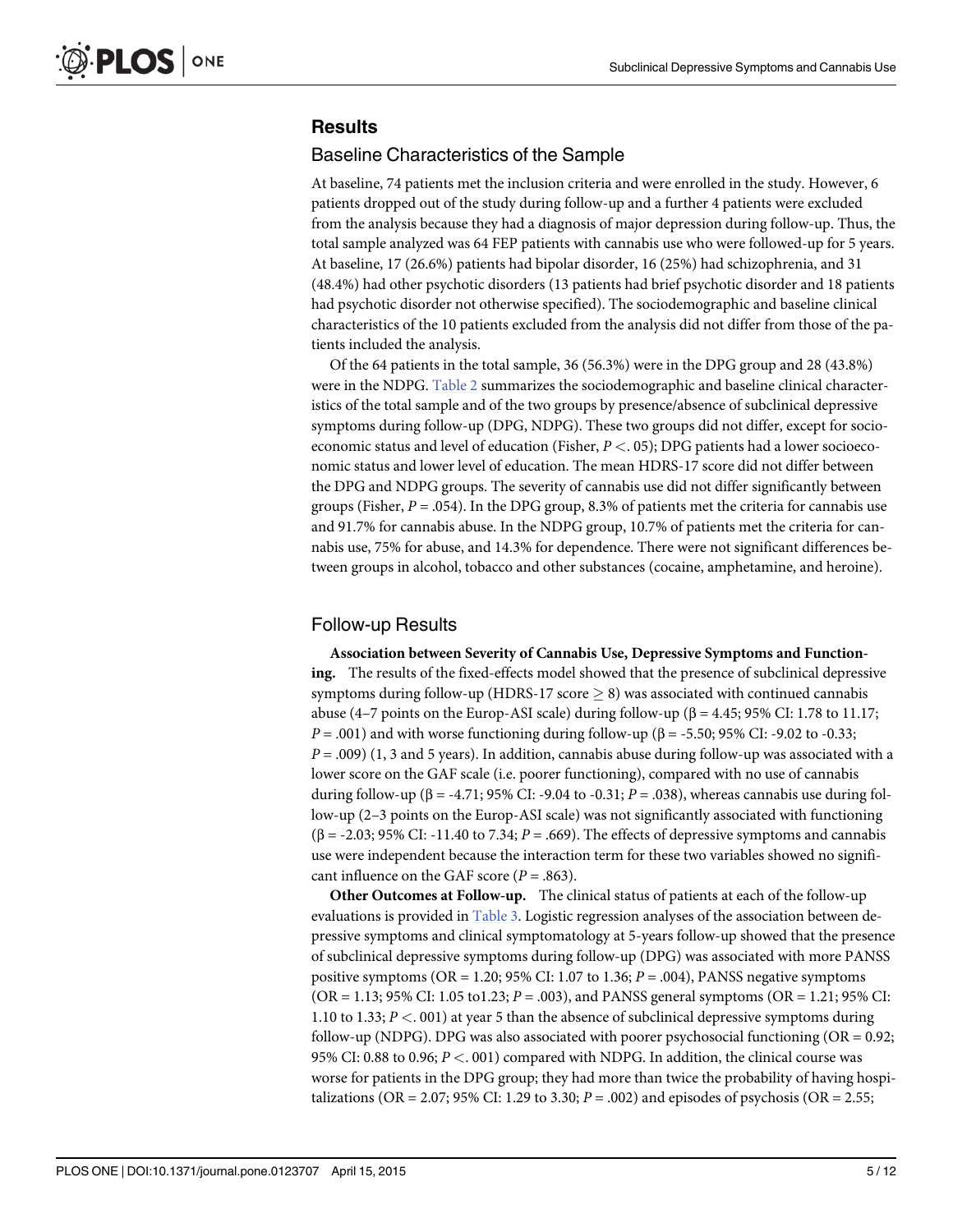<span id="page-5-0"></span>

|                        |                  | Total ( $n = 64$ ) | $DPGa (n = 36)$   | NDPG <sup>b</sup> $(n = 28)$ | P Value                      |
|------------------------|------------------|--------------------|-------------------|------------------------------|------------------------------|
| Sex                    | Male             | 37 (57.8%)         | 17 (47.2%)        | 20 (71.4%)                   | $\chi^2$ = 3.78 (P = .052)   |
|                        | Female           | 27 (42.2%)         | 19 (52.8%)        | 8(28.6%)                     |                              |
| Age                    |                  | $24.75 \pm 5.99$   | $24.58 \pm 4.93$  | $24.96 \pm 7.21$             | $U = 485.5 (P = .802)$       |
| Civil status           | Single           | 57 (89.1%)         | 31 (86.1%)        | 26 (92.9%)                   | Fisher ( $P = .840$ )        |
|                        | Married          | 4(6.3%)            | 3(8.3%)           | 1(3.6%)                      |                              |
|                        | Other            | 3(4.7%)            | 2(5.6%)           | 1(3.6%)                      |                              |
| Socioeconomic status   | Low              | 17 (26.6%)         | 14 (38.9%)        | 3(10.7%)                     | Fisher ( $P = .004$ )        |
|                        | Medium           | 41 (64.1%)         | 19 (52.8%)        | 22 (78.6%)                   |                              |
|                        | High             | 6(9.4%)            | 3(8.3%)           | 3(10.7%)                     |                              |
| <b>Education level</b> | No education     | 3(4.8%)            | $2(5.6\%)$        | 1(3.7%)                      | Fisher ( $P = .044$ )        |
|                        | Primary school   | 21 (33.3%)         | 12 (33.3%)        | 9(33.3%)                     |                              |
|                        | Secondary school | 34 (54%)           | 22 (61.1%)        | 12 (44.4%)                   |                              |
|                        | College          | $5(7.9\%)$         | $0(0\%)$          | 5(18.5%)                     |                              |
| Occupation             | Active           | 28 (43.8%)         | 17 (47.2%)        | 11 (39.3%)                   | Fisher ( $P = .125$ )        |
|                        | Unemployed       | 19 (29.7%)         | 13 (36.1%)        | 6(21.4%)                     |                              |
|                        | Other            | 17 (26.5%)         | 6(16.7%)          | 11 (39.3%)                   |                              |
| Cannabis use           | Use              | 6(9.4%)            | 3(8.3%)           | 3(10.7%)                     | Fisher ( $P = .054$ )        |
|                        | Abuse            | 54 (84.4%)         | 33 (91.7%)        | 21 (75%)                     |                              |
|                        | Dependence       | 4(6.3%)            | $0(0\%)$          | 4 (14.3%)                    |                              |
| Other substances       | Tobacco          | 54 (84.4%)         | 29 (80.6%)        | 25 (89.3%)                   | $\chi^2$ = 0.64 (P = .425)   |
|                        | Alcohol          | 42 (65.6%)         | 26 (72.2%)        | 16 (57.1%)                   | $\gamma^2$ = 1.59 (P = .208) |
|                        | Other            | 34 (53.1%)         | 17 (47.2%)        | 17 (60.7%)                   | $\chi^2$ = 1.15 (P = .283)   |
| Antipsychotics         | Atypical         | 44 (68.8%)         | 29 (80.6%)        | 15 (53.6%)                   | $\chi^2$ = 3.36 (P = .067)   |
|                        | Typical          | 20 (31.3%)         | 12 (33.3%)        | 8 (28.6%)                    | $\chi^2$ = 0.15 (P = .698)   |
| <b>PANSS</b>           | Positive         | $25.47 \pm 6.44$   | $25.19 \pm 7.34$  | $25.82 \pm 5.16$             | $U = 491 (P = .860)$         |
|                        | Negative         | $17.48 \pm 8.76$   | $18.08 \pm 8.77$  | $16.71 \pm 8.84$             | $U = 452 (P = .481)$         |
|                        | General          | $41.56 \pm 10.38$  | $41.67 \pm 8.97$  | $41.43 \pm 12.21$            | $U = 451 (P = .473)$         |
| <b>GAF</b>             |                  | $50.48 \pm 15.22$  | $49.78 \pm 12.11$ | $51.39 \pm 18.67$            | $U = 489 (P = .839)$         |
| HDRS-17                |                  | $18.55 \pm 7.20$   | $17.44 \pm 8.17$  | $19.96 \pm 5.54$             | $U = 417.5 (P = .241)$       |

[Table 2.](#page-4-0) Sociodemographic and Baseline Clinical Characteristics of the Total Sample and by Subclinical Depressive Symptomatology During Follow-up.

Notes: Data are presented as mean  $\pm$  SD or n (%). The percentage given for each variable refers to the total n available for that variable. P values are results of Chi-square (categorical variables) and Mann-Whitney U tests (continuous variables). Values in bold are significant at P<.05. PANSS, Positive and Negative Syndrome Scale; GAF, Global Assessment of Functioning; HDRS-17, Hamilton Depression Rating Scale.

<sup>a</sup>DPG = patients with subclinical depressive symptoms at least once during the 5 year follow-up.

 $b$ NDPG = patients without subclinical depressive symptoms during the 5 year follow-up.

doi:10.1371/journal.pone.0123707.t002

95% CI: 1.51 to 4.31; P <. 001) by year 5 of follow-up, compared with the NDPG group. The mean number of hospitalizations during the 5-year follow-up was 4.41 (SD 3.29) and 1.89 (SD 1.23) in the DPG and NDPG groups, respectively. Likewise, the mean number of psychotic episodes was 5.03 (SD 2.93) vs 2.29 (SD1.21) in the DPG and NDPG groups, respectively. The mean (SD) number of suicide attempts did not differ between the DPG (0.38  $\pm$  0.78) and NDPG groups  $(0.14 \pm 0.36; P = .157)$ .

During the 5-years of follow-up, cannabis use was reduced in both the DPG and NDPG groups. There was no significant difference in the severity of cannabis use between the two groups at year 5 (Fisher,  $P = .056$ ): 50% of the DPG group vs. 71.4% of the NDPG group did not use cannabis, 8.3% vs. 10.7% used cannabis, 41.7% vs. 14.3% abused cannabis, and 0% vs.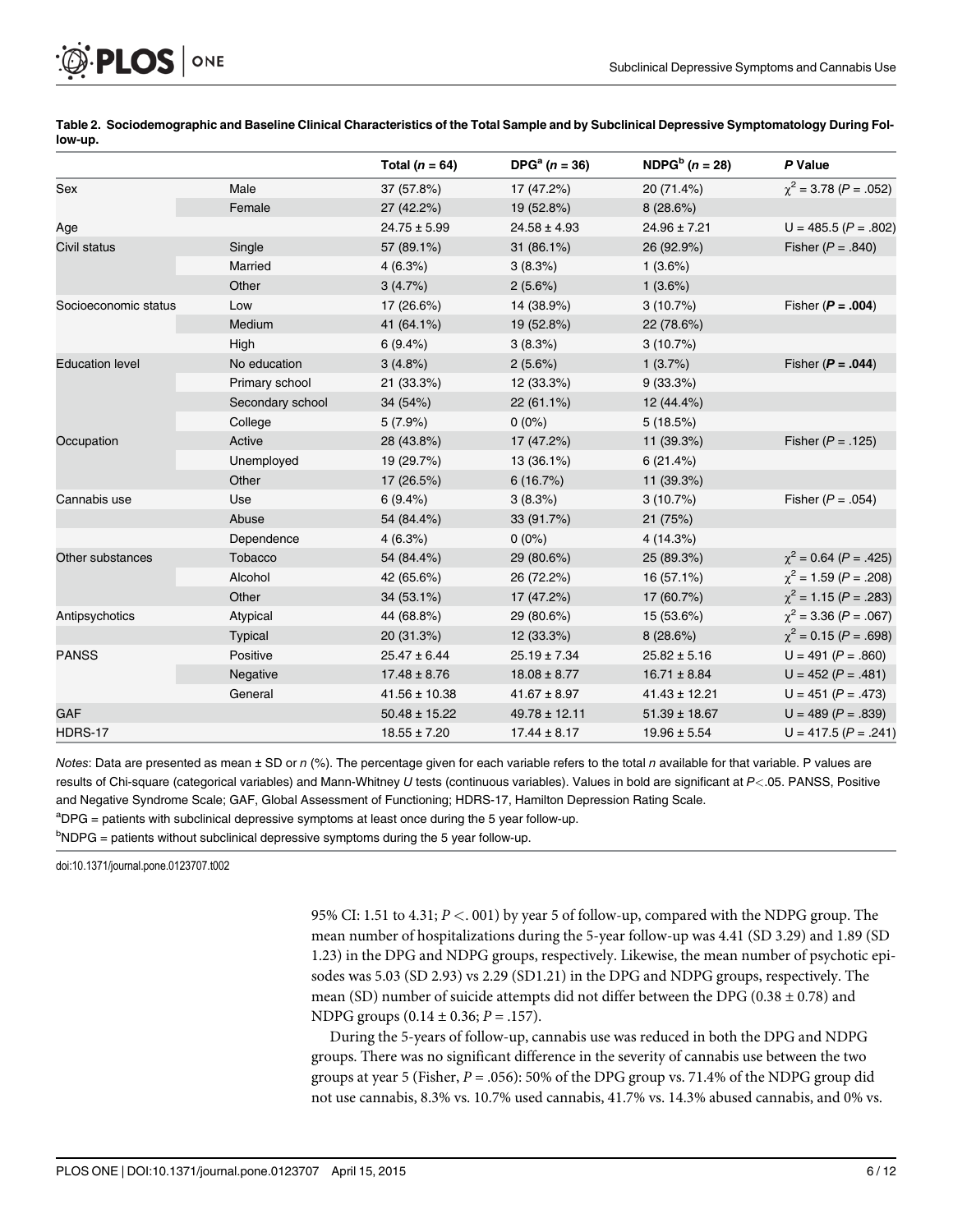|                       |         | Total ( $n = 64$ ) | $DPGa (n = 36)$ | NDPG <sup>b</sup> $(n = 28)$ |
|-----------------------|---------|--------------------|-----------------|------------------------------|
| <b>PANSS Positive</b> | 1 year  | 12.90±7.22         | 16.00±7.97      | $9.04 \pm 3.45$              |
|                       | 3 years | 13.25±6.59         | 16.24±6.88      | $9.71 \pm 4.05$              |
|                       | 5 years | $13.03 \pm 7.13$   | 16.15±7.95      | $9.48 \pm 3.74$              |
| <b>PANSS Negative</b> | 1 year  | 12.19±6.55         | 14.06±7.26      | $9.86{\pm}4.66$              |
|                       | 3 years | 14.28±8.14         | 17.42±8.94      | $10.57 \pm 5.12$             |
|                       | 5 years | 15.73±8.42         | 19.27±9.05      | 11.69±5.41                   |
| <b>PANSS General</b>  | 1 year  | 26.54±9.61         | 31.54±9.78      | 20.29±4.31                   |
|                       | 3 years | 29.69±11.12        | 33.61±11.39     | 22.53±6.01                   |
|                       | 5 years | 29.79±10.77        | 35.45±10.91     | 23.34±5.97                   |
| HDRS-17               | 1 year  | $8.87 \pm 7.13$    | 12.00±7.44      | 4.96±4.32                    |
|                       | 3 years | $8.21 \pm 7.07$    | 11.73±7.58      | $4.07 \pm 3.17$              |
|                       | 5 years | $8.32{\pm}5.88$    | 11.82±5.23      | $4.34\pm3.64$                |
| <b>GAF</b>            | 1 year  | 61.94±14.63        | 57.60±14.37     | 67.36±13.26                  |
|                       | 3 years | 61.38±14.48        | 55.48±12.28     | 68.32±13.94                  |
|                       | 5 years | 63.00±16.14        | 55.21±14.93     | 71.86±12.65                  |

#### <span id="page-6-0"></span>[Table 3.](#page-4-0) Clinical status of patients at follow-up.

Notes: Data are presented as mean ± SD. PANSS, Positive and Negative Syndrome Scale; GAF, Global Assessment of Functioning; HDRS-17, Hamilton Depression Rating Scale.

<sup>a</sup>DPG = patients with subclinical depressive symptoms at least once during the 5 year follow-up.

 $b$ NDPG = patients without subclinical depressive symptoms during the 5 year follow-up.

doi:10.1371/journal.pone.0123707.t003

3.6% had cannabis dependence. Severity of alcohol use differed significantly between the DPG and NDPG groups at year 5 of follow-up (Fisher,  $P = .001$ ): in the DPG group, 15.2% of patients did not use alcohol, 42.4% met the criteria for alcohol use, and 42.4% for alcohol abuse; while in the NDPG group, 12% of patients had no alcohol consumption, 80% were using alcohol, but only 4% were abusing or dependent on alcohol. Finally, the use of other substances did not differ between groups at year 5: 27.3% in the DPG group vs. 8% in the NDPG group; Fisher,  $P = .108$ .

#### **Discussion**

This study has three main findings. First, FEP patients with cannabis abuse who have subclinical depressive symptoms during 5 years of follow-up have a poorer clinical and functional outcome, compared with patients without subclinical depressive symptoms during follow-up. Second, subclinical depressive symptoms during long-term follow-up are associated with continued cannabis abuse. Third, continued cannabis abuse is associated with poorer functional outcome.

Although other studies have examined long-term outcomes in FEP patients with regards to depressive symptoms  $[17]$ ,  $[18]$ ,  $[19]$ ,  $[23]$  $[23]$  $[23]$ ,  $[24]$  $[24]$  $[24]$ , this is the first study to analyze the role of subclinical depressive symptoms in a sample of FEP patients who were cannabis users. Depressive symptoms often appear at the onset of early psychosis and subsequently decrease, remaining at a lower level during the course of the disease [\[20\]](#page-9-0), [[21](#page-9-0)], [[22](#page-9-0)], [[23](#page-9-0)], [\[24](#page-9-0)]. This persistence or presence of subclinical depressive symptoms is not universal, at least in patients with cannabis abuse. In our sample, we identified two groups of patients (those with and without subclinical depressive symptoms during follow-up) who clearly differed in their long-term outcomes. Patients with subclinical depressive symptoms during 5 years' follow-up had poorer long-term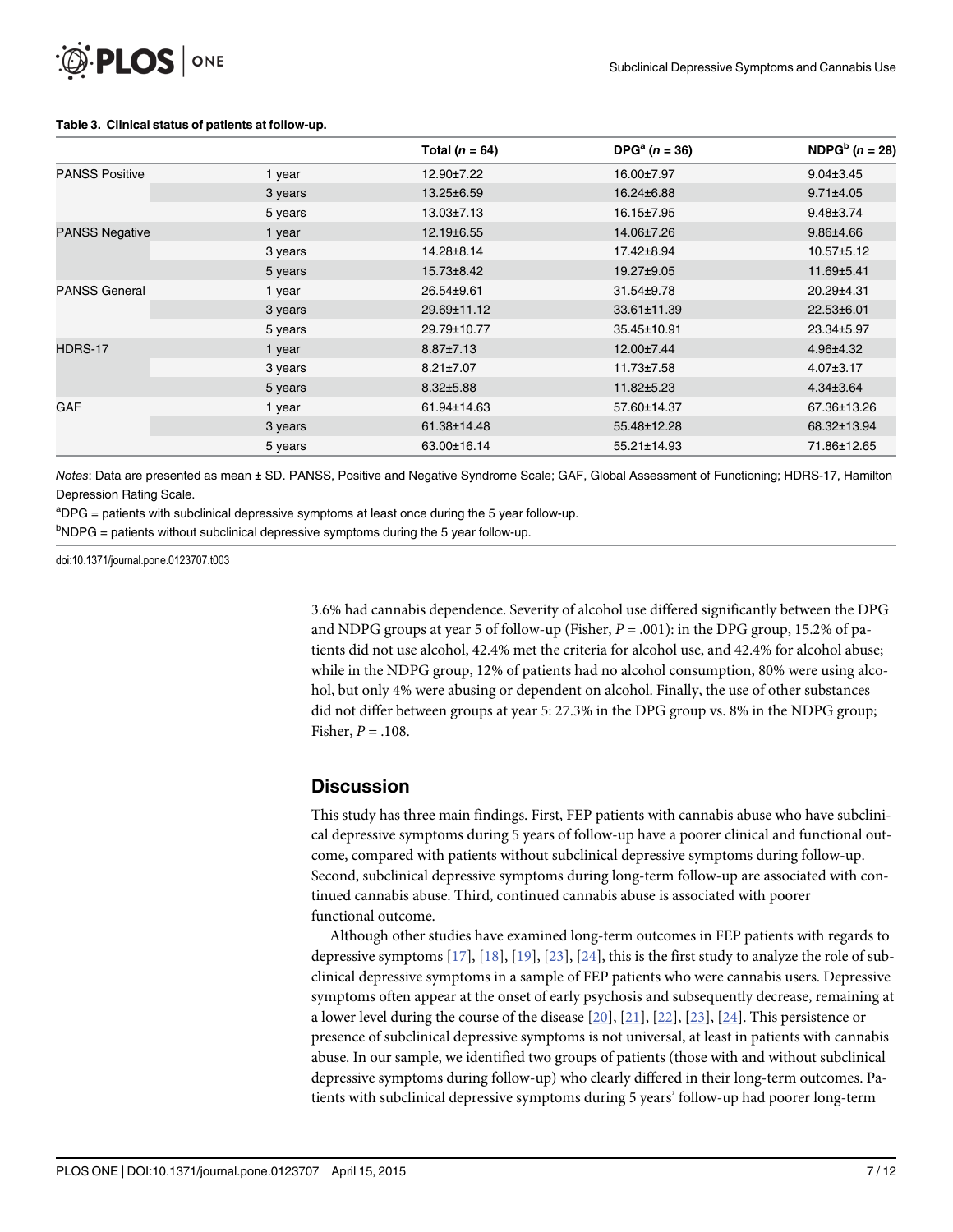<span id="page-7-0"></span>outcomes, with more negative psychotic symptoms and poorer psychosocial functioning. These results are consistent with the study by Sönmez et al. [[23](#page-9-0)] which showed that FEP patients with persistent depression had poorer functioning and more negative symptoms at 12 months follow-up. Birchwood et al. [[45](#page-10-0)] have suggested that persistent depression is an essential aspect of schizophrenia that is associated with disease severity and negative symptoms. Our results show that the link between depression and negative symptoms is particularly important in patients with comorbid cannabis use, although the etiology of the association remains unclear [[19](#page-9-0)]. There are at least three hypotheses that could explain the relationship between subclinical depressive symptoms and cannabis abuse: (1) depressive symptoms are a consequence of cannabis abuse  $[46]$ ; (2) the self-medication theory  $[25]$  $[25]$  $[25]$ ,  $[47]$ ,  $[48]$ ,  $[49]$ ; and (3) a common genetic or environmental vulnerability for both disorders [\[46\]](#page-10-0). It is possible that all three may play a role, although our results can only be discussed with regards to the first two hypotheses. Lynskey et al. [[46\]](#page-10-0) showed that patients with depressive episodes in adolescence were more likely to have subsequent cannabis dependence, and that cannabis dependence was associated with a higher risk of subsequent major depression in dizygotic, but not in monozygotic twins. Our results indicate that subclinical depressive symptoms are enough to make it difficult for FEP patients to stop using cannabis.

For the second hypothesis (self-medication), symptoms of apathy or lack of motivation facilitate the appearance of a depressed mood, which, in turn, is associated with an increased risk of cannabis consumption in an attempt by patients to relieve their negative emotional state [\[25](#page-9-0)]. Often these patients show a poor repertoire of behaviors, with a lack of rewarding activities in their daily life, except for the addictive substance  $[47]$  $[47]$  $[47]$ . This raises the question of whether cannabis use could be the consequence of subclinical depressive symptoms. Our results suggest that patients who have greater vulnerability to maintain subclinical depressive symptoms during follow-up are more likely to continue cannabis use in the long term, while patients without subclinical depressive symptoms are more able to discontinue cannabis consumption. One factor that may contribute to the difficulty in stopping cannabis use among patients with subclinical depression is the anxiolytic effects of its two main constituents, THC and cannabidiol [[50\]](#page-11-0), [[51](#page-11-0)].

The third finding of this study is that FEP cannabis users who stopped using cannabis during follow-up had better functional outcomes. It is important to understand why some patients stopped using cannabis while others continued to use it. One possible explanation for failing to stop cannabis use, according to our results, is the presence of subclinical depressive symptoms during follow-up. Interestingly, there was no significant interaction between the independent variables cannabis use and depressive symptoms on functional outcome. This means that both cannabis abuse ( $\beta$  = -4.7), and depressive symptoms ( $\beta$  = -5.5) have a negative and independent effect on the functional outcome (GAF score), and when both are present the effect is additive rather than multiplicative. Because cannabis use and depressive symptoms have an independent effect on functioning, there must be a complex underlying mechanism.

Another finding of this study is that patients with subclinical depressive symptoms during follow-up not only had more positive psychotic symptoms in the long-term, but also more alcohol abuse. In a recent systematic review, Hartley et al.  $[19]$  $[19]$  $[19]$  found that the presence of anxiety and depressive symptoms is associated with severity of psychosis and with positive symptoms. Thus, depressive symptoms could be a potential target in the treatment of psychosis [\[19\]](#page-9-0). In a previous study, we observed that FEP patients who continued using cannabis during 8 years of follow-up exhibited poorer long-term functioning and had more negative symptoms than patients who stopped using cannabis  $[14]$  $[14]$ .

This study has several limitations that must be taken into account when interpreting the findings. These limitations include the small sample size and the naturalistic setting of the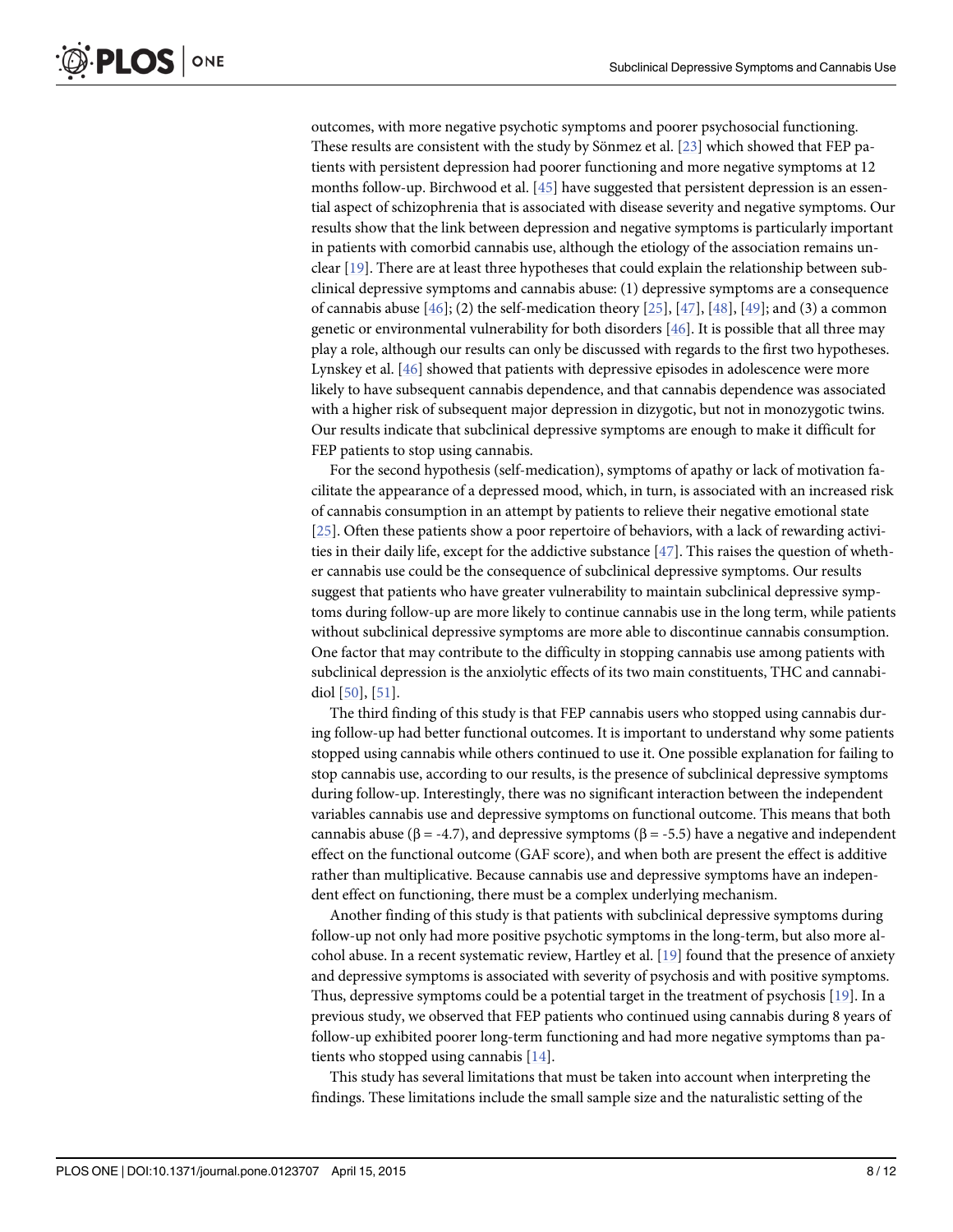<span id="page-8-0"></span>study. The absence of a neuropsychological assessment is another limitation of the study, given that cognitive impairment has been reported to be a mediator of cannabis use and its relationship with depressive symptoms in some populations [\[52\]](#page-11-0). However, assessment of cognition was not a primary objective of the study. A further limitation is the low number of evaluations during the follow-up period, which does not allow us to determine any firm association between depression and poor functioning. The lack of premorbid assessments means that we cannot rule out that poor functioning was present before the start of cannabis abuse. In addition, at baseline the HDRS score is higher (although not significantly) in the NPDG group compared to the DPG group. These subtle differences at baseline would be difficult to observe under the conditions of severity of psychotic symptoms at admission for a psychotic episode. Finally, the role of sex should be considered in future studies, since depression is more common in females, but cannabis use is more prevalent in males.

The strengths of our study include the long follow-up for 5 years and the representativeness of the sample, which includes the majority of FEP patients who were cannabis users in psychiatric care in the geographic area of Vitoria.

### **Conclusions**

In conclusion, our findings suggest that subclinical depressive symptoms and continued cannabis abuse during long-term follow-up could be predictors of negative outcomes in FEP patients. Patients with a low level of depression are less likely to quit using cannabis and are at risk of experiencing more severe psychosis during follow-up. Subclinical depressive symptoms should be a therapeutic target in FEP patients to prevent the development of an unfavorable clinical and functional course, especially in cannabis users.

#### Acknowledgments

The authors want to thank the mental health professionals who helped with this research.

#### Author Contributions

Conceived and designed the experiments: IGO. Performed the experiments: SA FA. Analyzed the data: SA FA. Contributed reagents/materials/analysis tools: IGO EE EV AGP. Wrote the paper: IGO SA EE FA EM CM AGP.

#### **References**

- [1.](#page-1-0) Wu LT, Gersing K, Burchett B, Woody GE, Blazer DG (2011) Substance use disorders and comorbid Axis I and II psychiatric disorders among young psychiatric patients: findings from a large electronic health records database. J Psychiatr Res 45:1453-1462. doi: [10.1016/j.jpsychires.2011.06.012](http://dx.doi.org/10.1016/j.jpsychires.2011.06.012) PMID: [21742345](http://www.ncbi.nlm.nih.gov/pubmed/21742345)
- [2.](#page-1-0) Wu LT, Blazer DG, Gersing KR, Burchett B, Swartz MS, Mannelli P, et al. (2013) Comorbid substance use disorders with other Axis I and II mental disorders among treatment-seeking Asian Americans, Native Hawaiians/Pacific Islanders, and mixed-race people. J Psychiatr Res 47:1940–1948. doi: [10.1016/](http://dx.doi.org/10.1016/j.jpsychires.2013.08.022) [j.jpsychires.2013.08.022](http://dx.doi.org/10.1016/j.jpsychires.2013.08.022) PMID: [24060266](http://www.ncbi.nlm.nih.gov/pubmed/24060266)
- [3.](#page-1-0) Chen R, Zhang J, Fan N, Teng Z, Wu Y, Yang H, et al. (2013) Δ9-THC-caused synaptic and memory impairments are mediated through COX-2 signaling. Cell 155:1154–1165. doi: [10.1016/j.cell.2013.10.](http://dx.doi.org/10.1016/j.cell.2013.10.042) [042](http://dx.doi.org/10.1016/j.cell.2013.10.042) PMID: [24267894](http://www.ncbi.nlm.nih.gov/pubmed/24267894)
- [4.](#page-1-0) Hall W, Degenhardt L (2009) Adverse health effects of non-medical cannabis use. Lancet 374:1383–1391. doi: [10.1016/S0140-6736\(09\)61037-0](http://dx.doi.org/10.1016/S0140-6736(09)61037-0) PMID: [19837255](http://www.ncbi.nlm.nih.gov/pubmed/19837255)
- [5.](#page-1-0) Van Gastel W.A, Tempelaar W, Bun C, Schubart CD, Kahn RS, Plevier C, et al. (2013) Cannabis use as an indicator of risk for mental health problems in adolescents: a population-based study at secondary schools. Psychol Med 43:1849–1856. doi: [10.1017/S0033291712002723](http://dx.doi.org/10.1017/S0033291712002723) PMID: [23200103](http://www.ncbi.nlm.nih.gov/pubmed/23200103)
- [6.](#page-1-0) Barrigón ML, Gurpegui M, Ruiz-Veguilla M, Diaz FJ, Anguita M, Sarramea F,et al. (2010) Temporal relationship of first-episode non-affective psychosis with cannabis use: a clinical verification of an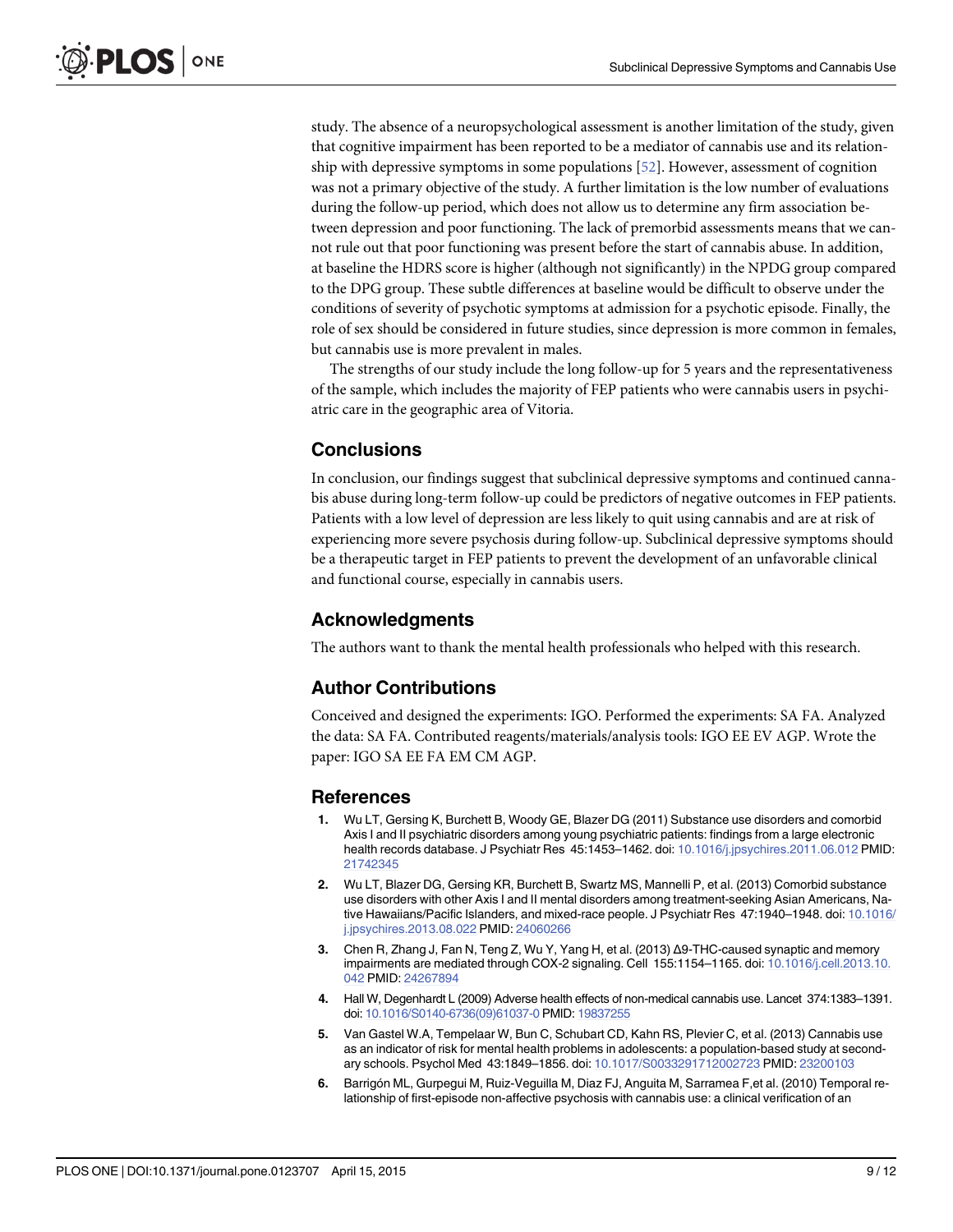epidemiological hypothesis. J Psychiatr Res 44:413–420. doi: [10.1016/j.jpsychires.2009.10.004](http://dx.doi.org/10.1016/j.jpsychires.2009.10.004) PMID: [19900684](http://www.ncbi.nlm.nih.gov/pubmed/19900684)

- <span id="page-9-0"></span>[7.](#page-1-0) Ruiz-Veguilla M, Barrigón ML, Hernández L. Rubio JL, Gurpegui M, Sarramea F, et al. (2013) Doseresponse effect between cannabis use and psychosis liability in a non-clinical population: evidence from a snowball sample. J Psychiatr Res 47:1036–1043. doi: [10.1016/j.jpsychires.2013.03.003](http://dx.doi.org/10.1016/j.jpsychires.2013.03.003) PMID: [23684550](http://www.ncbi.nlm.nih.gov/pubmed/23684550)
- [8.](#page-1-0) Kuepper R, Ceccarini J, Lataster J, van Os J, van Kroonenburgh M, van Gerven JMA, et al. (2013) Delta-9-Tetrahydrocannabinol-Induced Dopamine Release as a Function of Psychosis Risk: 18F-Fallypride Positron Emission Tomography Study. Plos One 8(7): e70378. doi: [10.1371/journal.pone.](http://dx.doi.org/10.1371/journal.pone.0070378) [0070378](http://dx.doi.org/10.1371/journal.pone.0070378) PMID: [23936196](http://www.ncbi.nlm.nih.gov/pubmed/23936196)
- [9.](#page-1-0) González-Pinto A, Vega P, Ibáñez B, Mosquera F, Barbeito S, Gutiérrez M, et al. (2008) Impact of can-nabis and other drugs on age at onset of psychosis. J Clin Psychiatry 69:1210-1216. PMID: [18681755](http://www.ncbi.nlm.nih.gov/pubmed/18681755)
- [10.](#page-1-0) Moore TH, Zammit S, Lingford-Hughes A (2007) Cannabis use and risk of psychotic or affective mental health outcomes: a systematic review. Lancet 370:319–328. PMID: [17662880](http://www.ncbi.nlm.nih.gov/pubmed/17662880)
- [11.](#page-1-0) Stone JM, Fisher HL, Major B, Chisholm B, Woolley J, Lawrence J, et al. (2014) Cannabis use and firstepisode psychosis: relationship with manic and psychotic symptoms, and with age at presentation. Psychol Med 44:499–506. doi: [10.1017/S0033291713000883](http://dx.doi.org/10.1017/S0033291713000883) PMID: [23701858](http://www.ncbi.nlm.nih.gov/pubmed/23701858)
- [12.](#page-1-0) Barrowclough C, Emsley R, Eisner E, Beardmore R, Wykes T (2013). Does change in cannabis use in established psychosis affect clinical outcome? Schizophr Bull 39:339–348. doi: [10.1093/schbul/](http://dx.doi.org/10.1093/schbul/sbr152) [sbr152](http://dx.doi.org/10.1093/schbul/sbr152) PMID: [22037770](http://www.ncbi.nlm.nih.gov/pubmed/22037770)
- [13.](#page-1-0) Clausen L, Hjorthøj CR, Thorup A, Jeppesen P, Petersen L, Bertelsen M, et al. (2014) Change in cannabis use, clinical symptoms and social functioning among patients with first-episode psychosis: a 5-year follow-up study of patients in the OPUS trial. Psychol Med 44:117–126. doi: [10.1017/](http://dx.doi.org/10.1017/S0033291713000433) [S0033291713000433](http://dx.doi.org/10.1017/S0033291713000433) PMID: [23590927](http://www.ncbi.nlm.nih.gov/pubmed/23590927)
- [14.](#page-1-0) González-Pinto A, Alberich S, Barbeito S, Gutierrez M, Vega P, Ibáñez B, et al. (2011) Cannabis and first-episode psychosis: different long-term outcomes depending on continued or discontinued use. Schizophr Bull 37: 631–639. doi: [10.1093/schbul/sbp126](http://dx.doi.org/10.1093/schbul/sbp126) PMID: [19915168](http://www.ncbi.nlm.nih.gov/pubmed/19915168)
- [15.](#page-1-0) Hjorthøj CR, Orlovska S, Fohlmann A, Nordentoft M (2013) Psychiatric treatment following participation in the CapOpus randomized trial for patients with comorbid cannabis use disorder and psychosis. Schizophr Res 151:191–196. doi: [10.1016/j.schres.2013.10.014](http://dx.doi.org/10.1016/j.schres.2013.10.014) PMID: [24189290](http://www.ncbi.nlm.nih.gov/pubmed/24189290)
- [16.](#page-1-0) Madigan K, Brennan D, Lawlor E, Turner N, Kinsella A, O'Connor JJ, et al. (2013) A multi-center, randomized controlled trial of a group psychological intervention for psychosis with comorbid cannabis dependence over the early course of illness. Schizophr Res 143:138–142. doi: [10.1016/j.schres.2012.](http://dx.doi.org/10.1016/j.schres.2012.10.018) [10.018](http://dx.doi.org/10.1016/j.schres.2012.10.018) PMID: [23187069](http://www.ncbi.nlm.nih.gov/pubmed/23187069)
- [17.](#page-1-0) Degenhardt L, Hall W, Lynskey M (2003). Exploring the association between cannabis use and depression. Addiction 98:1493–1504. PMID: [14616175](http://www.ncbi.nlm.nih.gov/pubmed/14616175)
- [18.](#page-1-0) Gregg L, Haddock G, Emsley R, Barrowclough C (2014) Reasons for substance use and their relationship to subclinical psychotic and affective symptoms, coping, and substance use in a nonclinical sam-ple. Psychol Addict Behav 28:247-256. doi: [10.1037/a0034761](http://dx.doi.org/10.1037/a0034761) PMID: [24274439](http://www.ncbi.nlm.nih.gov/pubmed/24274439)
- [19.](#page-1-0) Hartley S, Barrowclough C, Haddock G (2013) Anxiety and depression in psychosis: a systematic review of associations with positive psychotic symptoms. Acta Psychiatr Scand 128:327–346. doi: [10.](http://dx.doi.org/10.1111/acps.12080) [1111/acps.12080](http://dx.doi.org/10.1111/acps.12080) PMID: [23379898](http://www.ncbi.nlm.nih.gov/pubmed/23379898)
- [20.](#page-1-0) Cotton SM, Lambert M, Schimmelmann BG, Mackinnon A, Gleeson JF, Berk M, et al. (2012) Depressive symptoms in first episode schizophrenia spectrum disorder. Schizophr Res 134:20–26. doi: [10.](http://dx.doi.org/10.1016/j.schres.2011.08.018) [1016/j.schres.2011.08.018](http://dx.doi.org/10.1016/j.schres.2011.08.018) PMID: [21937197](http://www.ncbi.nlm.nih.gov/pubmed/21937197)
- [21.](#page-1-0) Riedel M, Mayr A, Seemüller F, Maier W, Klingberg S, Heuser I, et al. (2012) Depressive symptoms and their association with acute treatment outcome in first-episode schizophrenia patients: comparing treatment with risperidone and haloperidol. World J Biol Psychiatry 13:30–38. doi: [10.3109/15622975.](http://dx.doi.org/10.3109/15622975.2011.552633) [2011.552633](http://dx.doi.org/10.3109/15622975.2011.552633) PMID: [21568628](http://www.ncbi.nlm.nih.gov/pubmed/21568628)
- [22.](#page-1-0) Romm KL, Rossberg JI, Berg AO, Barrett EA, Faerden A, Agartz I, et al. (2010) Depression and depressive symptoms in first episode psychosis. J Nerv Ment Dis 198:67–71. doi: [10.1097/NMD.](http://dx.doi.org/10.1097/NMD.0b013e3181c81fc0) [0b013e3181c81fc0](http://dx.doi.org/10.1097/NMD.0b013e3181c81fc0) PMID: [20061872](http://www.ncbi.nlm.nih.gov/pubmed/20061872)
- [23.](#page-1-0) Sönmez N, Romm KL, Andreasssen OA, Melle I, Røssberg JI (2013) Depressive symptoms in first episode psychosis: a one-year follow-up study. BMC Psychiatry 13:106. doi: [10.1186/1471-244X-13-106](http://dx.doi.org/10.1186/1471-244X-13-106) PMID: [23560591](http://www.ncbi.nlm.nih.gov/pubmed/23560591)
- [24.](#page-1-0) Upthegrove R, Birchwood M, Ross K, Brunett K, McCollum R, Jones L (2010). The evolution of depres-sion and suicidality in first episode psychosis. Acta Psychiatr Scand 122:211–218. doi: [10.1111/j.](http://dx.doi.org/10.1111/j.1600-0447.2009.01506.x) [1600-0447.2009.01506.x](http://dx.doi.org/10.1111/j.1600-0447.2009.01506.x) PMID: [19922525](http://www.ncbi.nlm.nih.gov/pubmed/19922525)
- [25.](#page-1-0) Schofield D, Tennant C, Nash L, Degenhardt L, Cornish A, Hobbs C, et al. (2006) Reasons for cannabis use in psychosis. Aust NZJ Psychiatry 40:570–574. PMID: [16756582](http://www.ncbi.nlm.nih.gov/pubmed/16756582)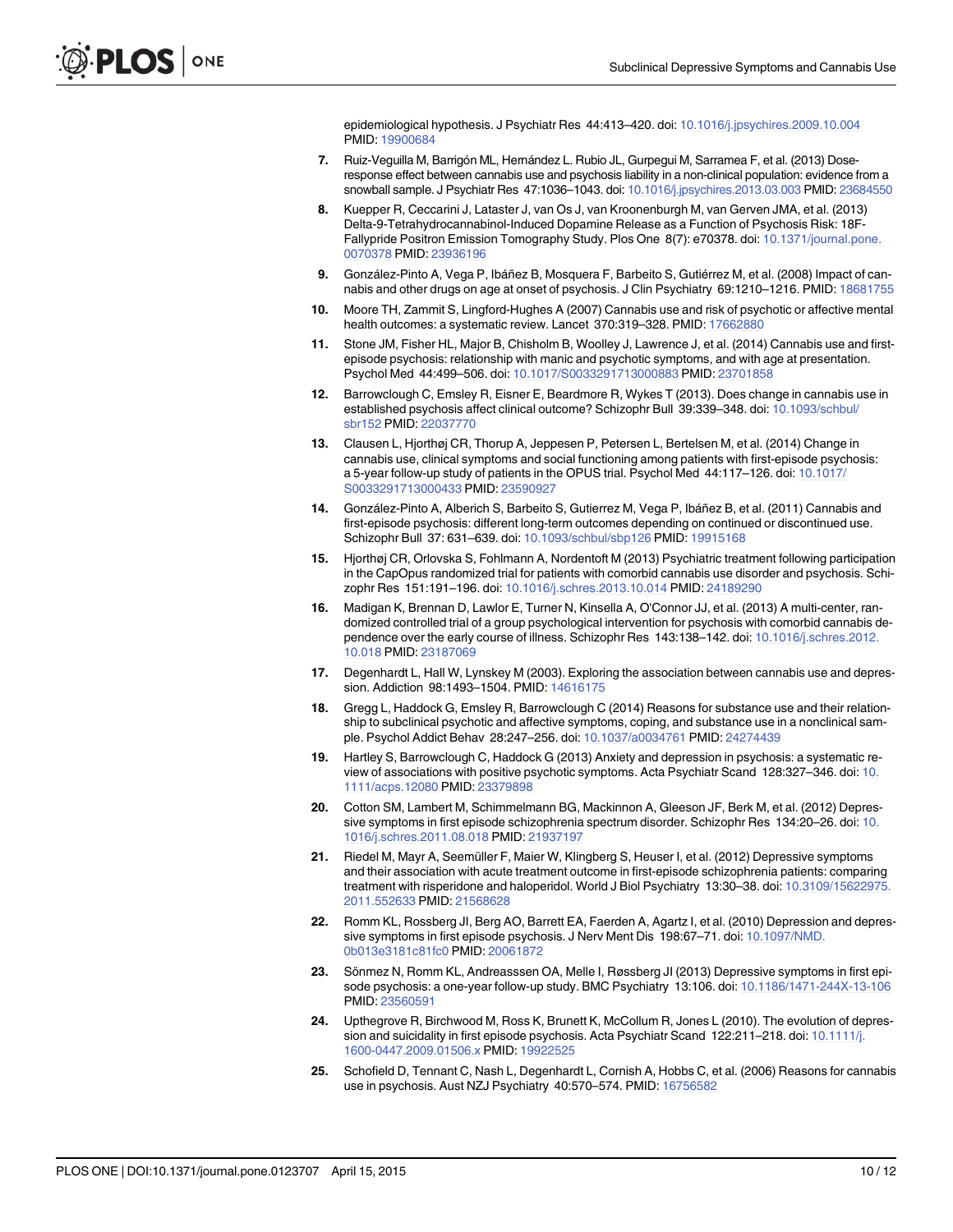- <span id="page-10-0"></span>[26.](#page-1-0) Denson TF, Earleywine M (2006). Decreased depression in marijuana users. Addict Behav 31:738–742. PMID: [15964704](http://www.ncbi.nlm.nih.gov/pubmed/15964704)
- [27.](#page-1-0) Tosato S, Lasalvia A, Bonetto C, Mazzoncini R, Cristofalo D, De Santi K, et al. (2013) The impact of cannabis use on age of onset and clinical characteristics in first-episode psychotic patients. Data from the Psychosis Incident Cohort Outcome Study (PICOS). J Psychiatr Res 47:438-444. doi: [10.1016/j.](http://dx.doi.org/10.1016/j.jpsychires.2012.11.009) [jpsychires.2012.11.009](http://dx.doi.org/10.1016/j.jpsychires.2012.11.009) PMID: [23290558](http://www.ncbi.nlm.nih.gov/pubmed/23290558)
- [28.](#page-1-0) D'Souza DC, Abi-Saab WM, Madonick S, Forselius-Bielen K, Doersch A, Braley G, et al. (2005) Delta-9-tetrahydrocannabinol effects in schizophrenia: implications for cognition, psychosis, and addiction. Biol Psychiatry 57:594–608. PMID: [15780846](http://www.ncbi.nlm.nih.gov/pubmed/15780846)
- [29.](#page-1-0) Lev-Ran S, Roerecke M, Le Foll B, George TP, Mckenzie K, Rehm J (2014) The association between cannabis use and depression: a systematic review and meta-analysis of longitudinal studies. Psychol Med 44:797–810. doi: [10.1017/S0033291713001438](http://dx.doi.org/10.1017/S0033291713001438) PMID: [23795762](http://www.ncbi.nlm.nih.gov/pubmed/23795762)
- [30.](#page-1-0) Otten R, Engels RC (2013) Testing bidirectional effects between cannabis use and depressive symp-toms: moderation by the serotonin transporter gene. Addict Biol 18:826-835. doi: [10.1111/j.1369-](http://dx.doi.org/10.1111/j.1369-1600.2011.00380.x) [1600.2011.00380.x](http://dx.doi.org/10.1111/j.1369-1600.2011.00380.x) PMID: [21967091](http://www.ncbi.nlm.nih.gov/pubmed/21967091)
- [31.](#page-1-0) Allsop DJ, Copeland L, Norberg MM, Fu S, Molnar A, Lewis J, Budney AJ (2012) Quantifying the Clinical Significance of Cannabis Withdrawal. PLoS One: 7(9):e44864. doi: [10.1371/journal.pone.0044864](http://dx.doi.org/10.1371/journal.pone.0044864) PMID: [23049760](http://www.ncbi.nlm.nih.gov/pubmed/23049760)
- [32.](#page-2-0) American Psychiatric Association (2000) Diagnostic and Statistical Manual of Mental Disorders, 4th ed. Washington: DC.
- [33.](#page-2-0) Kokkevi A, Hartgers C (1995) EUROP-ASI: European adaptation of a multidimensional assessment instrument for drug and alcohol dependence. Eur Addict Res 1:208–210.
- [34.](#page-3-0) First MB, Spitzer R, Gibbon M (1997) Structured Clinical Interview for DSM-IV Axis I Disorders. Washington DC: American Psychiatric Press Inc.
- [35.](#page-3-0) Kay SR, Fiszbein A, Opler LA (1987) The positive and negative syndrome scale (PANSS) for schizophrenia. Schizophr Bull 13:261–276. PMID: [3616518](http://www.ncbi.nlm.nih.gov/pubmed/3616518)
- [36.](#page-3-0) Peralta MV, Cuesta ZMJ (1994) Validation of positive and negative symptom scale (PANSS) in a sample of Spanish schizophrenic patients [in Spanish]. Actas Luso Esp Neurol Psiquiatr Cienc Afines 22:171–177. PMID: [7810373](http://www.ncbi.nlm.nih.gov/pubmed/7810373)
- [37.](#page-3-0) Hamilton M (1967) Development of a rating scale for primary depressive illness. Br J Soc Clin Psychol 6:278–296. PMID: [6080235](http://www.ncbi.nlm.nih.gov/pubmed/6080235)
- [38.](#page-3-0) Ramos-Brieva JCA (1986) Validation of the Castillian version of the Hamilton Rating Scale for Depression [in Spanish]. Actas Luso Esp. Neurol Psiquiatr Cienc.Afines 14:324–334. PMID: [3776732](http://www.ncbi.nlm.nih.gov/pubmed/3776732)
- [39.](#page-3-0) Bobes J, García-Portilla MP, Bascarán MT, Sáiz PA, Bousoño M (2002) Banco de instrumentos básicos para la práctica de la psiquiatría clínica. Barcelona: Psiquiatría. PMID: [1948546](http://www.ncbi.nlm.nih.gov/pubmed/1948546)
- [40.](#page-3-0) Endincott J, Spitzer RL, Fleiss JL, Cohen J (1976) The global assessment scale. A procedure for measuring overall severity of psychiatric disturbance. Arch Gen Psychiatry 33:766–771. PMID: [938196](http://www.ncbi.nlm.nih.gov/pubmed/938196)
- [41.](#page-3-0) McLellan AT, Kushner H, Metzge D, Peters R, Smith I, Grissom G, et al. (1992) The fifth edition of the addiction severity index. J Subst Abuse Treat 9:199–213. PMID: [1334156](http://www.ncbi.nlm.nih.gov/pubmed/1334156)
- [42.](#page-3-0) National Institute for Health and Clinical Excellence (NICE) (2009) Depression in adults with a chronic physical health problem: treatment and management. London: UK NICE guidance.
- [43.](#page-3-0) Zimmerman M, Martinez JH, Young D, Chelminski I, Dalrymple K (2013) Severity classification on the Hamilton Depression Rating Scale. J Affect Disord 150:384-388. doi: [10.1016/j.jad.2013.04.028](http://dx.doi.org/10.1016/j.jad.2013.04.028) PMID: [23759278](http://www.ncbi.nlm.nih.gov/pubmed/23759278)
- [44.](#page-3-0) R Development Core Team. R: A language and environment for statistical computing. Vienna, Austria: R Foundation for Statistical Computing. ISBN 3-900051-07-0. [http://www.R-project.org.](http://www.R-project.org) Accessed December 21, 2008.
- [45.](#page-7-0) Birchwood M, Iqbal Z, Upthegrove R (2005) Psychological pathways to depression in schizophrenia: studies in acute psychosis, post psychotic depression and auditory hallucinations. Eur Arch Psychiatry Clin Neurosci 255:202–212. PMID: [15995904](http://www.ncbi.nlm.nih.gov/pubmed/15995904)
- [46.](#page-7-0) Lynskey MT, Glowinski AL, Todorov AA, Bucholz KK, Madden PA, Nelson EC, et al. (2004) Major depressive disorder, suicidal ideation, and suicide attempt in twins discordant for cannabis dependence and early-onset cannabis use. Arch Gen Psychiatry 61:,1026–1032. PMID: [15466676](http://www.ncbi.nlm.nih.gov/pubmed/15466676)
- [47.](#page-7-0) Arendt M, Rosenberg R, Fjordback L, Brandholdt J, Foldager L, Sher L, et al. (2007) Testing the selfmedication hypothesis of depression and aggression in cannabis-dependent subjects. Psychol Med 37: 935–945. PMID: [17202003](http://www.ncbi.nlm.nih.gov/pubmed/17202003)